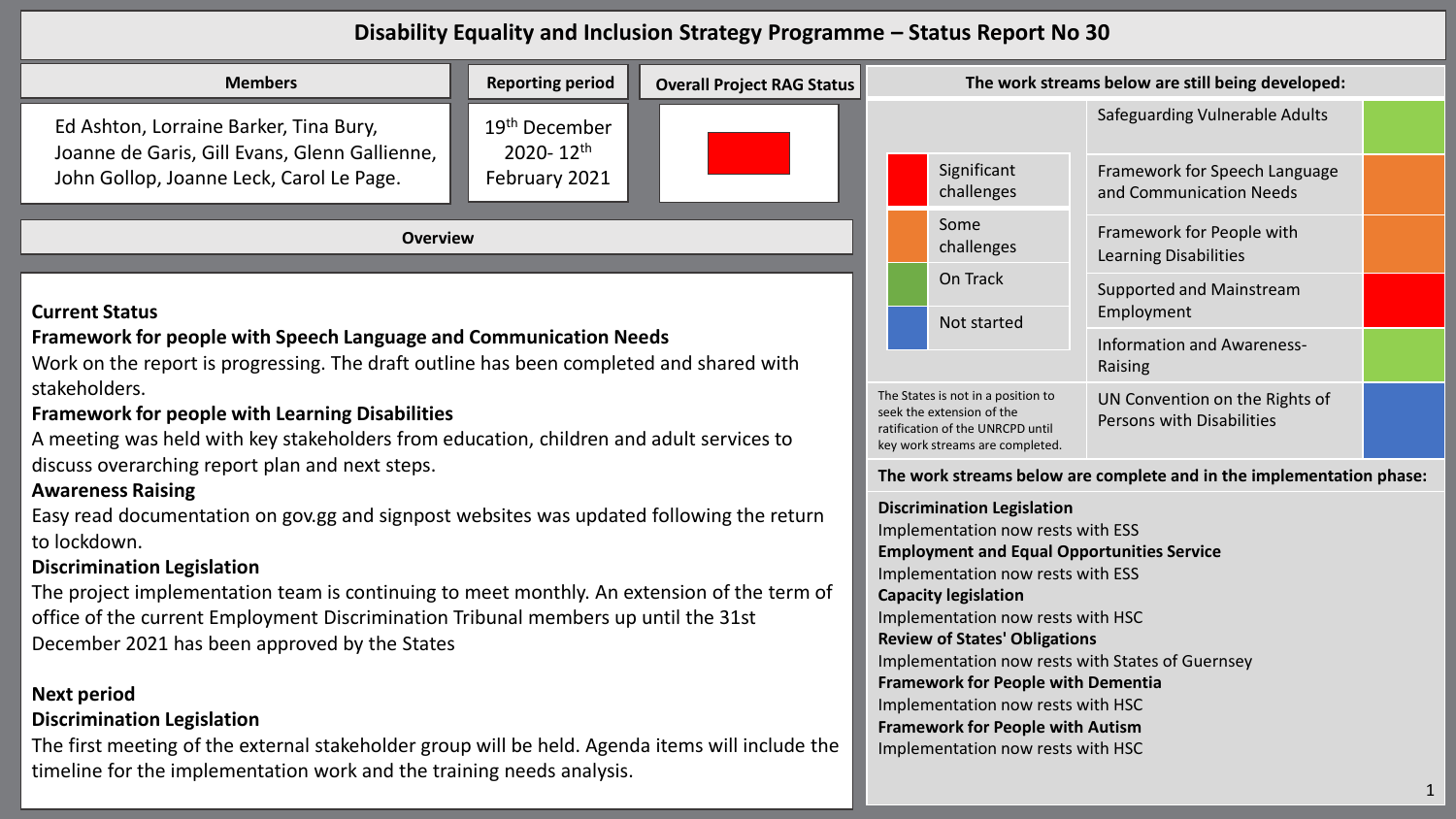## **Disability Equality and Inclusion Strategy Programme Board – Status Report – Work streams being developed**

| <b>Adult Safeguarding</b>                                                   |                                                | Current Status: 19th December 2020-12th February 2021                                                                                                        | Next Period: 13 <sup>th</sup> February- 9 <sup>th</sup> April 2021                                                                                       |  |
|-----------------------------------------------------------------------------|------------------------------------------------|--------------------------------------------------------------------------------------------------------------------------------------------------------------|----------------------------------------------------------------------------------------------------------------------------------------------------------|--|
| Project Lead:                                                               | <b>HSC</b>                                     | • No update.                                                                                                                                                 | The lead for this work stream is to attend the Programme Board<br>$\bullet$                                                                              |  |
| <b>Target Completion</b><br>Date:                                           | December 2020                                  |                                                                                                                                                              | meeting in March to discuss the closure of the work stream and<br>next steps.                                                                            |  |
| <b>RAG Status:</b>                                                          | Green                                          |                                                                                                                                                              |                                                                                                                                                          |  |
| Framework for people with Speech<br><b>Language and Communication Needs</b> |                                                | Current Status: 19th December 2020-12th February 2021                                                                                                        | Next Period: 13 <sup>th</sup> February- 9 <sup>th</sup> April 2021                                                                                       |  |
| Project Lead:                                                               | <b>HSC</b>                                     | Report draft outline written<br>Report draft outline discussed with key stakeholders and agreed                                                              | Detailed first draft document.<br>$\bullet$<br>• Circulate draft for testing with wider stakeholders                                                     |  |
| <b>Target Completion</b><br>Date:                                           | Original Q4 2020<br><b>Revised May</b><br>2021 | <b>Risks</b><br>Impact of Covid-19 impact which is now directly impacting some clinical<br>$\bullet$<br>areas                                                |                                                                                                                                                          |  |
| <b>RAG Status:</b>                                                          | Amber                                          | Resourcing: Ongoing release of Speech and Language staff, extension of<br>contract with off island provider, draft testing etc.                              |                                                                                                                                                          |  |
|                                                                             |                                                |                                                                                                                                                              |                                                                                                                                                          |  |
| Framework for people with Learning                                          |                                                | Current Status: 19th December 2020-12th February 2021                                                                                                        | Next Period: 13 <sup>th</sup> February- 9 <sup>th</sup> April 2021                                                                                       |  |
| <b>Disabilities</b>                                                         |                                                | Met with key stakeholders from education, children and adult services                                                                                        | Reconvene Learning Disability framework steering group                                                                                                   |  |
| Project Lead:                                                               | <b>HSC</b>                                     | to discuss overarching report plan and next steps.                                                                                                           | Produce framework actions incorporating education, adult and                                                                                             |  |
| <b>Target Completion</b><br>Date:                                           | <b>TBC</b>                                     | <b>Risks</b><br>Staff resources due to increased workload on top of Business as Usual.                                                                       | children's service reviews                                                                                                                               |  |
| <b>RAG Status:</b>                                                          | Amber                                          |                                                                                                                                                              |                                                                                                                                                          |  |
| Supported and mainstream employment                                         |                                                | Current Status: 19th December 2020-12th February 2021                                                                                                        | Next Period: 13 <sup>th</sup> February- 9 <sup>th</sup> April 2021                                                                                       |  |
| Project Lead:                                                               | <b>ESS</b>                                     | <b>Map of Services chart</b><br>• There has been a delay in progressing this work due to lockdown.                                                           | Follow up the responses from agencies that have not yet<br>returned their charts.                                                                        |  |
| <b>Target Completion</b><br>Date:                                           | January 2021                                   | Most of the draft charts have now been completed.<br>The completed charts have been returned to the relevant agencies for<br>their review prior to sign off. | Complete the two remaining draft charts following delays due to<br>lockdown and resource prioritisation.<br>Collate all of the charts into one document. |  |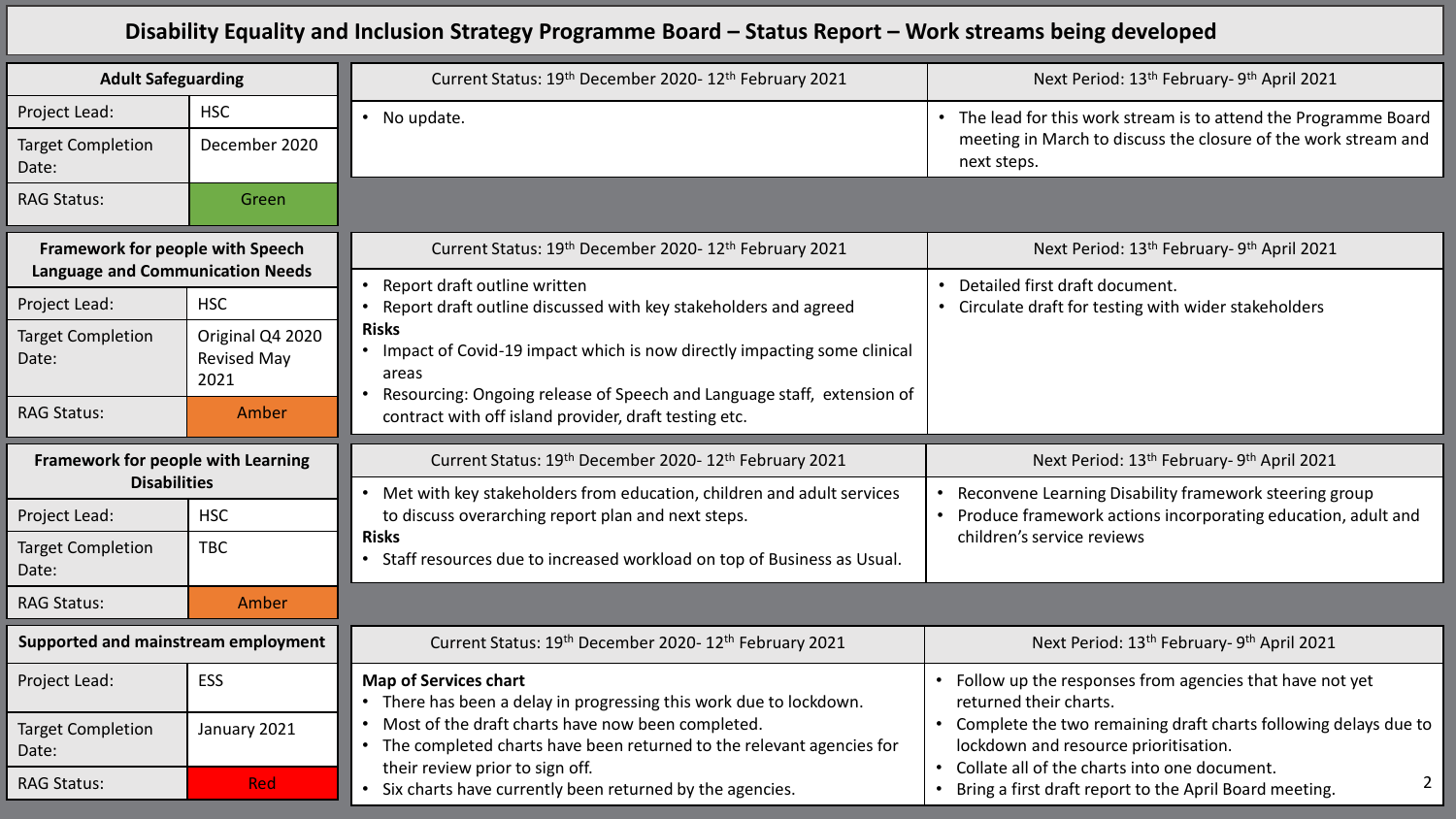| <b>Information &amp; awareness raising</b>                               |                         | Current Status: 19th December 2020-12th February 2021                                                                                                                                                                                                                                                                                                                                                                                                                                                                                                                                                                                                                                                                                                                                                                                                                                                                                                                                                                                                                                                                                                                                                                                                                                                                                                                                                                                                                                                                                                                                                                                                                                                           | Next Period: 13 <sup>th</sup> February- 9 <sup>th</sup> April 2021                                                                                                                                                                                                                                                                                                                                                                                                                                                                                                                                                                                                                                                                                                                        |
|--------------------------------------------------------------------------|-------------------------|-----------------------------------------------------------------------------------------------------------------------------------------------------------------------------------------------------------------------------------------------------------------------------------------------------------------------------------------------------------------------------------------------------------------------------------------------------------------------------------------------------------------------------------------------------------------------------------------------------------------------------------------------------------------------------------------------------------------------------------------------------------------------------------------------------------------------------------------------------------------------------------------------------------------------------------------------------------------------------------------------------------------------------------------------------------------------------------------------------------------------------------------------------------------------------------------------------------------------------------------------------------------------------------------------------------------------------------------------------------------------------------------------------------------------------------------------------------------------------------------------------------------------------------------------------------------------------------------------------------------------------------------------------------------------------------------------------------------|-------------------------------------------------------------------------------------------------------------------------------------------------------------------------------------------------------------------------------------------------------------------------------------------------------------------------------------------------------------------------------------------------------------------------------------------------------------------------------------------------------------------------------------------------------------------------------------------------------------------------------------------------------------------------------------------------------------------------------------------------------------------------------------------|
| Project Lead:<br><b>Target Completion</b><br>Date:<br><b>RAG Status:</b> | ESS<br>ongoing<br>Green | Information:<br>• January 2021. A second virtual training session by accessAble was<br>organised. The session included hints and tips for improving<br>accessibility to both services and venues.<br>An accessible beach guide was published on signpost.gg and Visit<br>Guernsey website. It will be made available as a printed document<br>when the Guernsey Information Centre opens again.<br>Easy read documentation on gov.gg and signpost was updated<br>following return to lockdown.<br>• The following documents are now available as easy read documents:<br>• Coping with Lockdown- Top Tips to feel better during the<br>Coronavirus pandemic<br>• Adult Disability Services Easy Information Sheet<br>• Following the decision to make it mandatory to wear masks in certain<br>indoor locations, information and guidance was been circulated to<br>interested organisations and services.<br>• Further information about exceptions, sunflower lanyards and<br>exemption cards was circulated widely using the media briefing, social<br>media and the radio.<br><b>Awareness raising</b><br>• States of Guernsey social media channels were used to raise<br>awareness of mask wearing and the difficulty that can cause with<br>communications.<br>• Following the decision to make the wearing of masks mandatory in<br>certain indoor situations this information was also circulated to the<br>local retailers group.<br><b>Accessible transport</b><br>• Health Connections who provide a community transport service, have<br>acquired a wheelchair accessible mini bus. This will enhance the<br>service that they are able offer to people, for people with physical<br>disabilities. | <b>Information</b><br>• Easy read documents will be produced in conjunction with<br>mencap and the Adult Disability service. These will be available as<br>a printed document and also promoted on social media and<br>available on both gov.gg and signpost.gg websites.<br>The Disability Officer will provide information for an article about<br>the hidden disability lanyard scheme for the Guernsey Press.<br>Promote the accessible beach guide on social media and to<br>interested organisations when the exit from lockdown is<br>confirmed.<br><b>Awareness raising</b><br>• Continue to develop a training and awareness raising programme<br>for 2021.<br>Continue to promote the awareness of hidden disabilities through<br>the States of Guernsey social media channels. |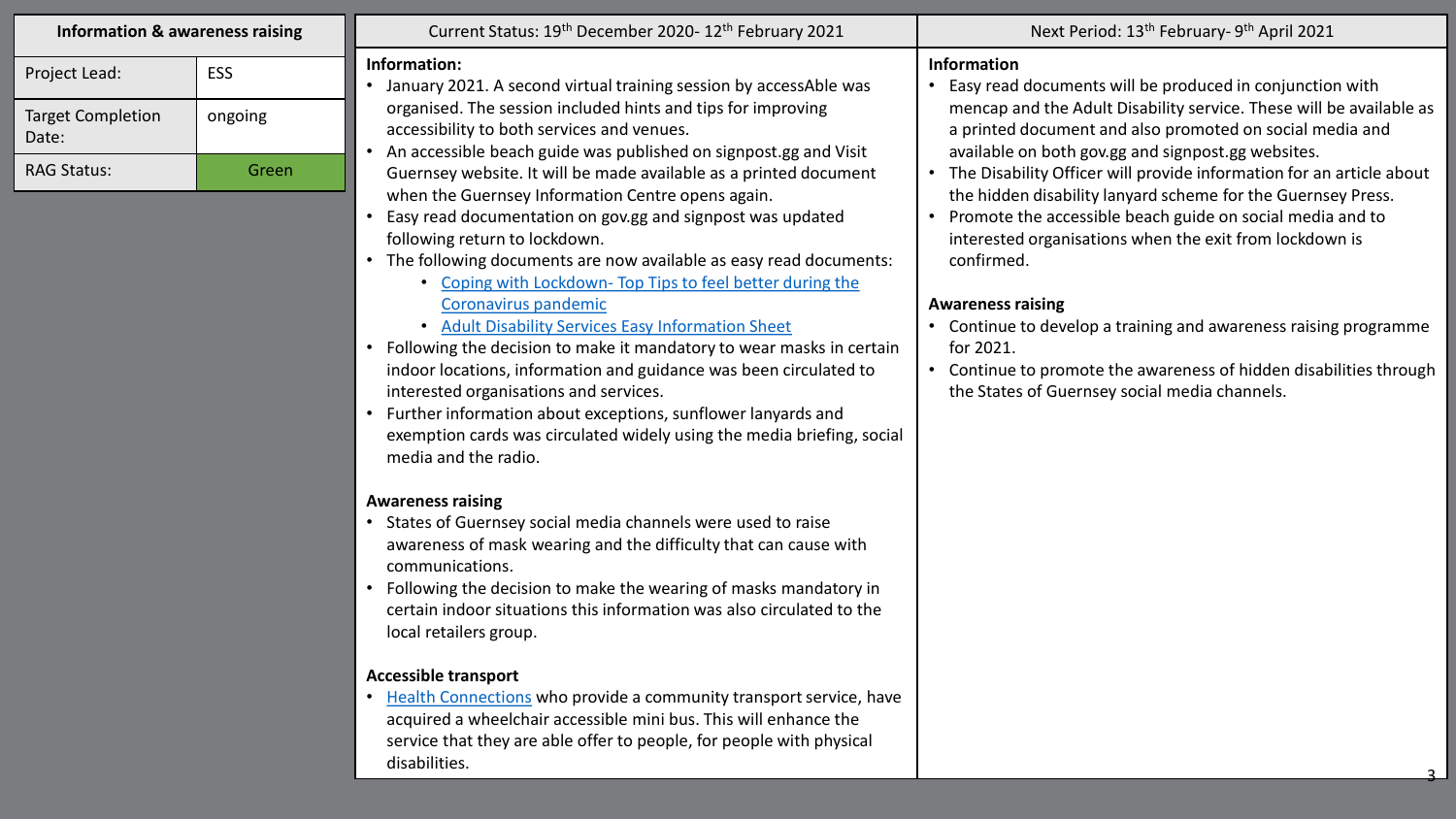| Information & awareness raising                                      |            | Current Status: 19 <sup>th</sup> December 2020-12 <sup>th</sup> February 2021                                                                                                                                                                                                                                                                                                               | Next Period: 13 <sup>th</sup> February- 9 <sup>th</sup> April 2021                                                                                                                                                                                                                                      |
|----------------------------------------------------------------------|------------|---------------------------------------------------------------------------------------------------------------------------------------------------------------------------------------------------------------------------------------------------------------------------------------------------------------------------------------------------------------------------------------------|---------------------------------------------------------------------------------------------------------------------------------------------------------------------------------------------------------------------------------------------------------------------------------------------------------|
| continued                                                            |            | <b>Disability awareness training</b><br>A total of 3235 people have signed up to the online training. Of these,<br>229 completed this training in 2020 and 61 have completed the<br>training so far in 2021.<br>Disability awareness training sessions have been postponed due to<br>the current situation with the pandemic. These will be rescheduled<br>when it is appropriate to do so. | <b>Disability awareness training</b><br>The content and style of the online training will be reviewed<br>during Q1 and Q2 2021.<br>Further training modules are being investigated. These will<br>provide training about the additional protected grounds which<br>will be included in the legislation. |
|                                                                      |            |                                                                                                                                                                                                                                                                                                                                                                                             |                                                                                                                                                                                                                                                                                                         |
| UN Convention on the Rights of Persons<br>with Disabilities (UNCRPD) |            | Current Status: 19th December 2020-12th February 2021                                                                                                                                                                                                                                                                                                                                       | Next Period: 13 <sup>th</sup> February- 9 <sup>th</sup> April 2021                                                                                                                                                                                                                                      |
|                                                                      |            | The States is not in a position to seek the extension of the ratification                                                                                                                                                                                                                                                                                                                   |                                                                                                                                                                                                                                                                                                         |
| Project Lead:                                                        | ESS        | of the UNCRPD until key work streams are completed.                                                                                                                                                                                                                                                                                                                                         |                                                                                                                                                                                                                                                                                                         |
| Target Completion<br>Date:                                           | <b>TBC</b> |                                                                                                                                                                                                                                                                                                                                                                                             |                                                                                                                                                                                                                                                                                                         |
| <b>RAG Status:</b>                                                   |            |                                                                                                                                                                                                                                                                                                                                                                                             |                                                                                                                                                                                                                                                                                                         |

4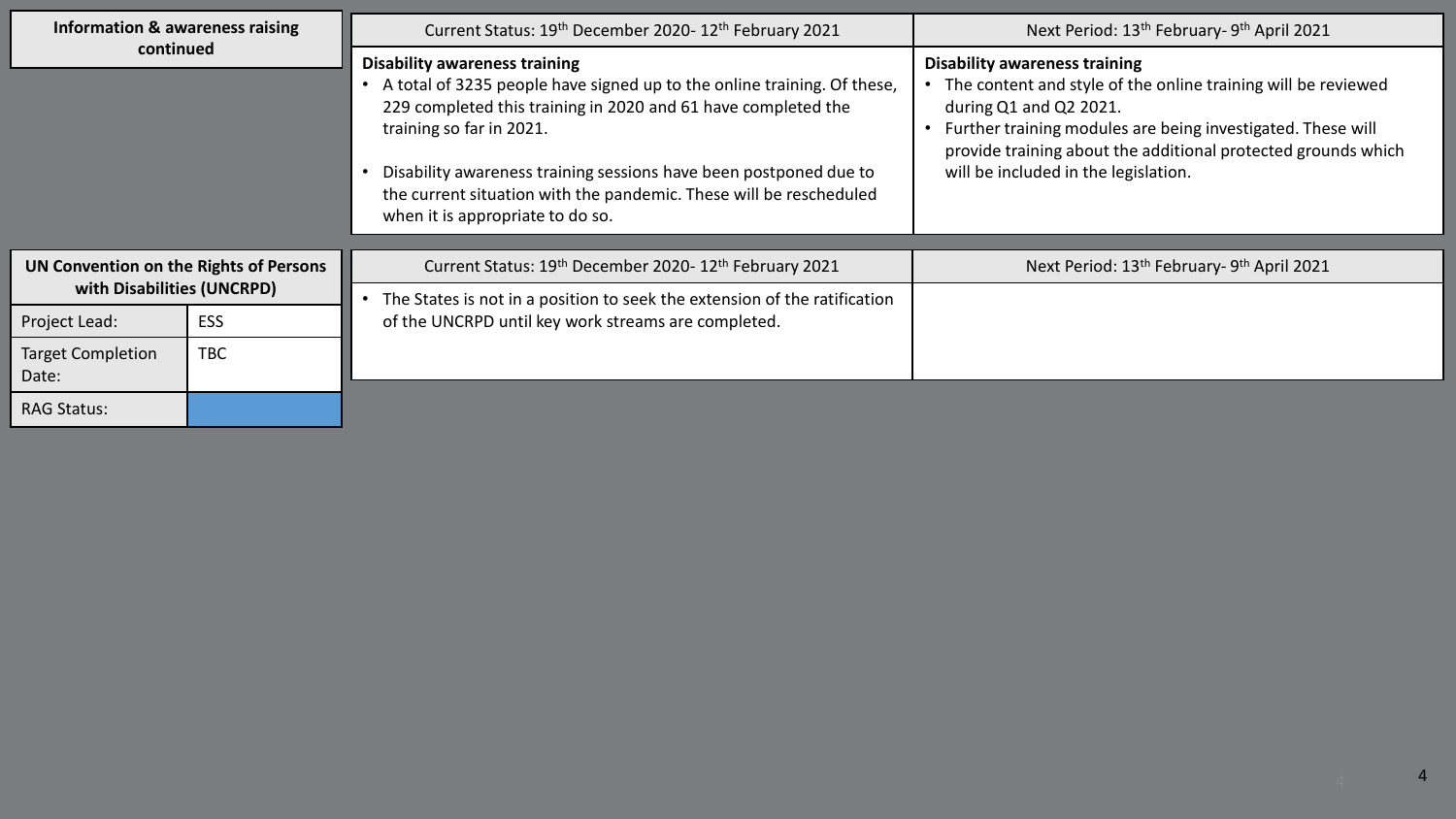## **Disability Equality and Inclusion Strategy Programme Board – Status Report – Work streams being implemented**

| <b>Discrimination Legislation</b> |                | Current Status: 19th December 2020-12th February 2021                                                                                                                                                                                                                                                                                                                                                                                                                                                                                                                                                                                                                                                                                                                                                                                                                                                                                                                                                                                                                                                                                                                                                                                                                                                                                                                                                                                                      | Next Period: 13 <sup>th</sup> February- 9 <sup>th</sup> April 2021                                                                                                                                                                                                                                                                               |
|-----------------------------------|----------------|------------------------------------------------------------------------------------------------------------------------------------------------------------------------------------------------------------------------------------------------------------------------------------------------------------------------------------------------------------------------------------------------------------------------------------------------------------------------------------------------------------------------------------------------------------------------------------------------------------------------------------------------------------------------------------------------------------------------------------------------------------------------------------------------------------------------------------------------------------------------------------------------------------------------------------------------------------------------------------------------------------------------------------------------------------------------------------------------------------------------------------------------------------------------------------------------------------------------------------------------------------------------------------------------------------------------------------------------------------------------------------------------------------------------------------------------------------|--------------------------------------------------------------------------------------------------------------------------------------------------------------------------------------------------------------------------------------------------------------------------------------------------------------------------------------------------|
| Project Lead:                     | <b>ESS</b>     | <b>Explain New Discrimination Law</b>                                                                                                                                                                                                                                                                                                                                                                                                                                                                                                                                                                                                                                                                                                                                                                                                                                                                                                                                                                                                                                                                                                                                                                                                                                                                                                                                                                                                                      | <b>Explain new Discrimination Law</b>                                                                                                                                                                                                                                                                                                            |
| Proposals accepted                | Implementation | <b>Promote Equality</b><br><b>Implementation of complaints handling</b><br>The project implementation team is continuing to meet monthly. A<br>project user/stakeholder subgroup has been set up. The first meeting<br>had been scheduled for 5 <sup>th</sup> February 2021, to discussed the proposed<br>training package on the new legislation, but was postponed by 3 weeks<br>due to the most recent Covid 19 lockdown. Agreement has been sort<br>at senior staff level to establish a States' internal group to ensure that                                                                                                                                                                                                                                                                                                                                                                                                                                                                                                                                                                                                                                                                                                                                                                                                                                                                                                                         | <b>Promote Equality</b><br>Implementation of complaints handling<br>Continue legal drafting.<br>$\bullet$<br>• Hold first (postponed) user group meeting on the training matrix.<br>Draft expressions of interest document for awareness raising and<br>training on the legislation and taking user feedback into account<br>Draft survey brief. |
|                                   |                | the States of Guernsey is as prepared as possible for the new<br>Discrimination Ordinance.<br>Drafting of the new Ordinance continues.<br>• The Committee's deliberations regarding the exceptions on religious<br>belief and sexual orientation continues as a few policy issues were<br>raised during the consultation, which require further research and<br>discussion. There has also been a brief delay due to the most recent<br>Covid 19 lockdown.<br>• The policy letter on extension of the term of office of Employment<br>Discrimination Tribunal members to 31st December 2021 has been<br>approved by the States. A plan has been developed to recruit and train<br>an expanded tribunal post 1st January 2022. A further policy letter to<br>the States will be required later in the year.<br>Recruitment process for some key posts has started (although there<br>are several approval steps required before job adverts can go out).<br>• Completion of the remaining policy work and implementation of phase<br>one of the Discrimination Ordinance has been identified as an<br>'emerging recovery action' in the Policy Letter entitled 'Government<br>Work Plan - Stage 1' which will be debated by the States in March<br>2021. The Stage 2 report will set out firm proposals regarding the<br>recovery actions to be prioritised for progression during this term of<br>government for consideration by the States in July 2021. | Recruitment to key roles.<br>Drafting of policy letter on religious belief and sexual orientation.<br>Commence some policy work relating to the hearing of<br>$\bullet$<br>education complaints.                                                                                                                                                 |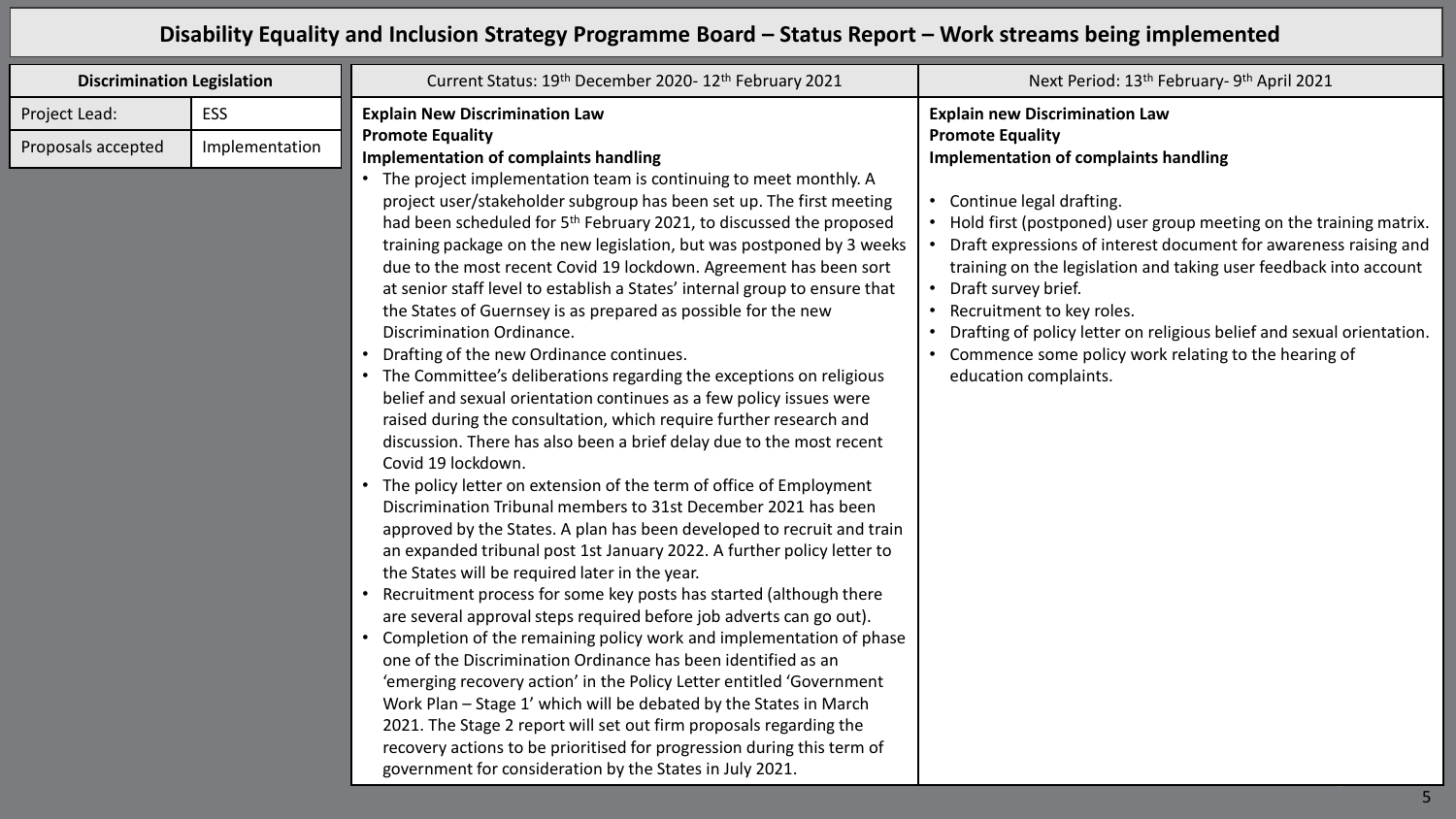| <b>Discrimination Legislation</b>          |                | Current Status: 19th December 2020-12th February 2021                                                                                                                                                                                                                          | Next Period: 13 <sup>th</sup> February- 9 <sup>th</sup> April 2021                                               |
|--------------------------------------------|----------------|--------------------------------------------------------------------------------------------------------------------------------------------------------------------------------------------------------------------------------------------------------------------------------|------------------------------------------------------------------------------------------------------------------|
| continued                                  |                | Email discussions with data and analysis, the communications team<br>and procurement regarding the prejudice and discrimination survey<br>have been taking place.                                                                                                              |                                                                                                                  |
|                                            |                | <b>Risks</b><br>The new Covid 19 lockdown has led to a slight further delay.<br>Approval of phase one in the Government Work Plan next month is<br>required.<br>Few officers have key knowledge so there are potential points of<br>failure should key staff not be available. |                                                                                                                  |
| <b>Employment and Equal Opportunities</b>  |                | Current Status: 19th December 2020-12th February 2021                                                                                                                                                                                                                          | Next Period: 13 <sup>th</sup> February- 9 <sup>th</sup> April 2021                                               |
| <b>Service: Expansion and Independence</b> |                | Make more independent<br>At the moment moving towards a more independent model has been                                                                                                                                                                                        | Make more independent                                                                                            |
| Project Lead:                              | ESS            | given a lower priority than drafting the legislation, providing education,                                                                                                                                                                                                     |                                                                                                                  |
| Proposals accepted                         | Implementation | training and awareness raising, carrying out the prejudice and<br>discrimination survey and ensuring that both the Employment & Equal<br>Opportunities Service and the Tribunal are ready to handle complaints<br>under the new discrimination Ordinance by 2022.              |                                                                                                                  |
| <b>Capacity Legislation</b>                |                |                                                                                                                                                                                                                                                                                | Next Period: 13 <sup>th</sup> February- 9 <sup>th</sup> April 2021                                               |
| Project Lead:                              | <b>HSC</b>     | • Update each quarter as the work stream is in the implementation                                                                                                                                                                                                              | HSC to consider how it may engage the support required to                                                        |
| <b>RAG Status:</b>                         | Implementation | phase                                                                                                                                                                                                                                                                          | develop the Protective Authorisation Scheme using the funding<br>agreed through the February 2020 Policy Letter. |
|                                            |                |                                                                                                                                                                                                                                                                                |                                                                                                                  |
| Framework for people with Dementia         |                | Current Status: 19th December 2020-12th February 2021                                                                                                                                                                                                                          | Next Period: 13 <sup>th</sup> February- 9 <sup>th</sup> April 2021                                               |
| Project Lead:                              | <b>HSC</b>     | • Update each quarter as the work stream is in the implementation                                                                                                                                                                                                              |                                                                                                                  |
| Framework written                          | Implementation | phase.                                                                                                                                                                                                                                                                         |                                                                                                                  |